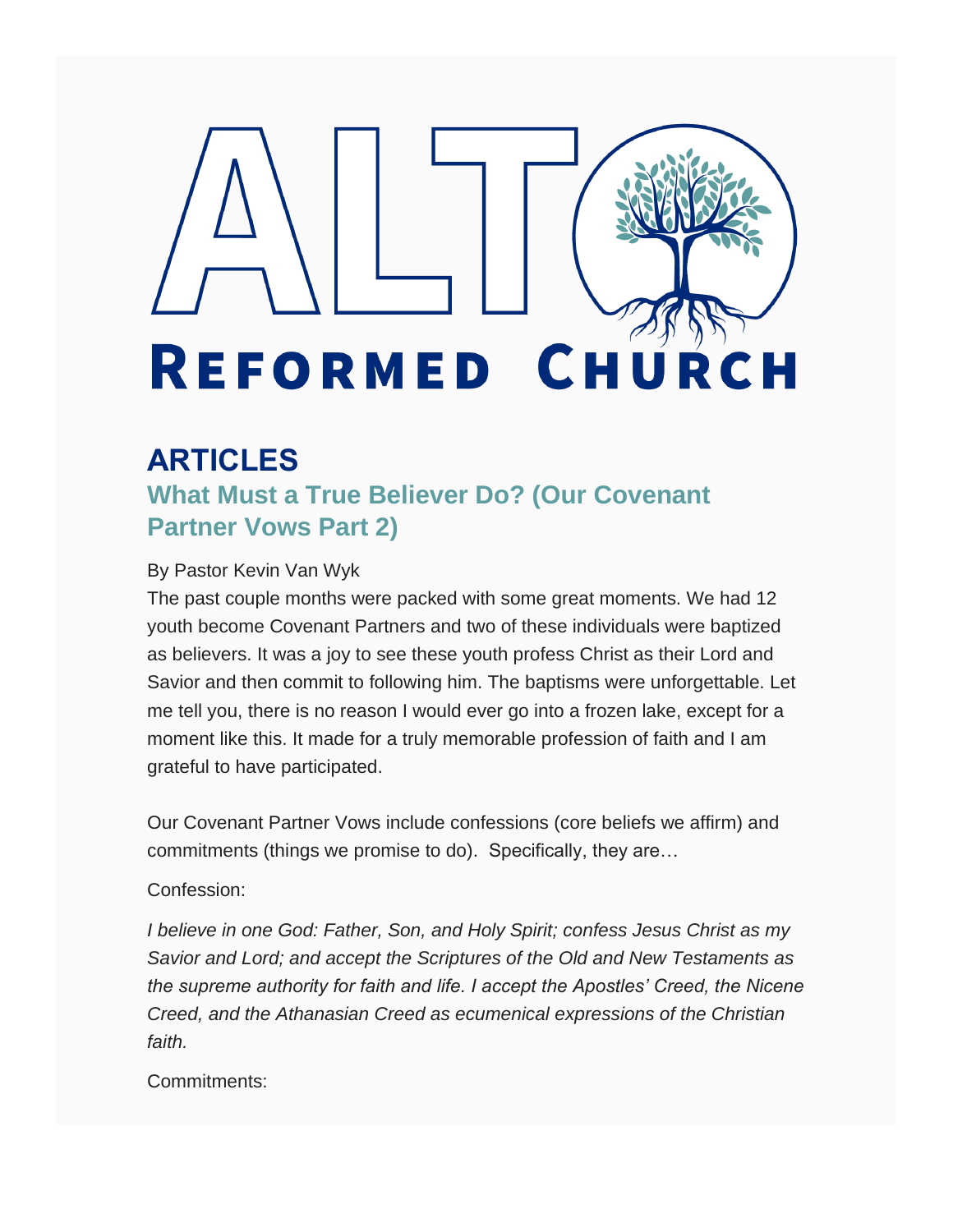*I will trust Jesus as the only Savior and Lord, connect deeply with Jesus' followers, grow to be like Jesus, serve sacrificially as Jesus did, reach out to the world with the love and truth of Jesus, and worship Jesus as the ruler of all.*

*I will maintain a life of prayer, study God's Word, participate in the Lord's supper, gather with believers regularly, use my spiritual gifts and financial resources to further the mission of Jesus through the local church, live a life pleasing to God and accept the spiritual guidance of the church leadership.*

*I will walk in a spirit of Christian love seeking unity, purity and peace within this congregation.*

Last month, I shared a bit about what true believers should believe. In that post, I largely focused on what our Covenant Partners/member should believe, noting that understanding all the doctrines in the creeds aren't necessarily essential to be saved.

The Bible uses the Greek word pisteuo and we translate that into English as believe, have faith, or trust. So, this is why we have included in the first commitment of our Covenant Partner Vows a promise to "trust Jesus as the only Savior and Lord…" We wanted to emphasize that Christianity is not just giving mental assent to the love and power of God, but that it is an ongoing reliance on Jesus who gave his life for us on the cross and now sits with the Father as our Lord. He pleaded with the disciple "Don't let your hearts be troubled. Trust in God, and trust also in me." (John 14:1 NLT)

This trust is lived out primarily in praying. Our vows go on to say "I will maintain a life of prayer…" This is a profound vow that should be taken as a privilege and blessing, not a burden. If we truly trust Jesus, we will go to him with every need and praise him for every blessing.

### **So, if you say you believe in Jesus, does your prayer life reflect that trust?**

My guess is that nearly everyone reading this feels rather inadequate in this area. So, let me offer some very practical ways you solidify your trust in God through prayer…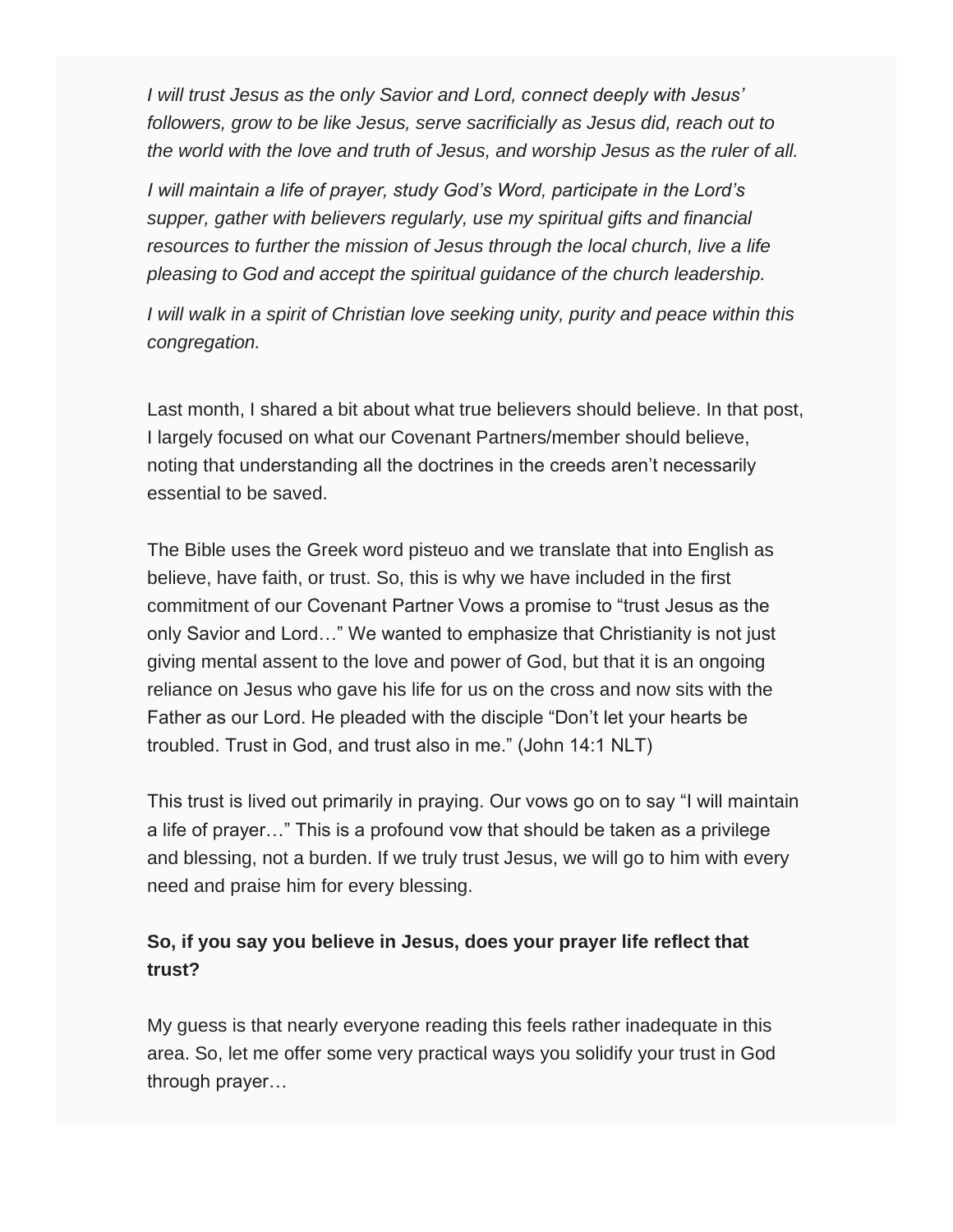- 1. Strategic Stickies: I love Post-it notes and Staples Stickies. I always have them on my desk. Try posting a couple in strategic places like the
	- 1. Bathroom mirror (Lord, help me see who you made me to be.)
	- 2. Water faucet (Holy Spirit, guide me today.)
	- 3. Car dashboard (Lord, help me turn from evil.)
- 2. Pray with others: One of the best ways to learn to pray is to hang with those who do. I am so refreshed and encouraged by hearing others pray. There's no pressure, just a chance to sit with God. Join us Sundays at 8:30am in the Green Room or Tuesdays at 8am in the Prayer Room.
- 3. Pray with your family: If you are not in the habit, start today! Before the kids leave, put your hand on their shoulder and ask God to bless them. It can be that short, but it will matter. Before they go to bed, ask them about their fears and concerns and then have them pray. Meals are another great time to pray.
- 4. Set a Reminder: Tell Siri to remind you every day at 1:19pm to pray Psalm 119:25 "Revive me by your word."
- 5. Prayer Chair: Apparently during our mission trip to Jamaica we will take turns sitting in the prayer chair for an hour. Try it. Bring your Bible and a journal.

**Does cooking dinner matter more than prayer?** Does showering? Pulling weeds? Mowing the lawn? Brushing your teeth? The good news is you can pray as you do them. But the habit above will help truly maintain a life of prayer.

Lord, help us be a people of true faith, who trust you at every turn. Inspire us to pray. Nudge us by your spirit to make time to humbly come before your throne of grace. Amen.

## **You Get the Glory**

By Pastor Doug Shotsky **Job 2:10b** - Should we accept only good things from the hand of God and never anything bad?"

I can't explain the deep sense of God's goodness and presence of His Holy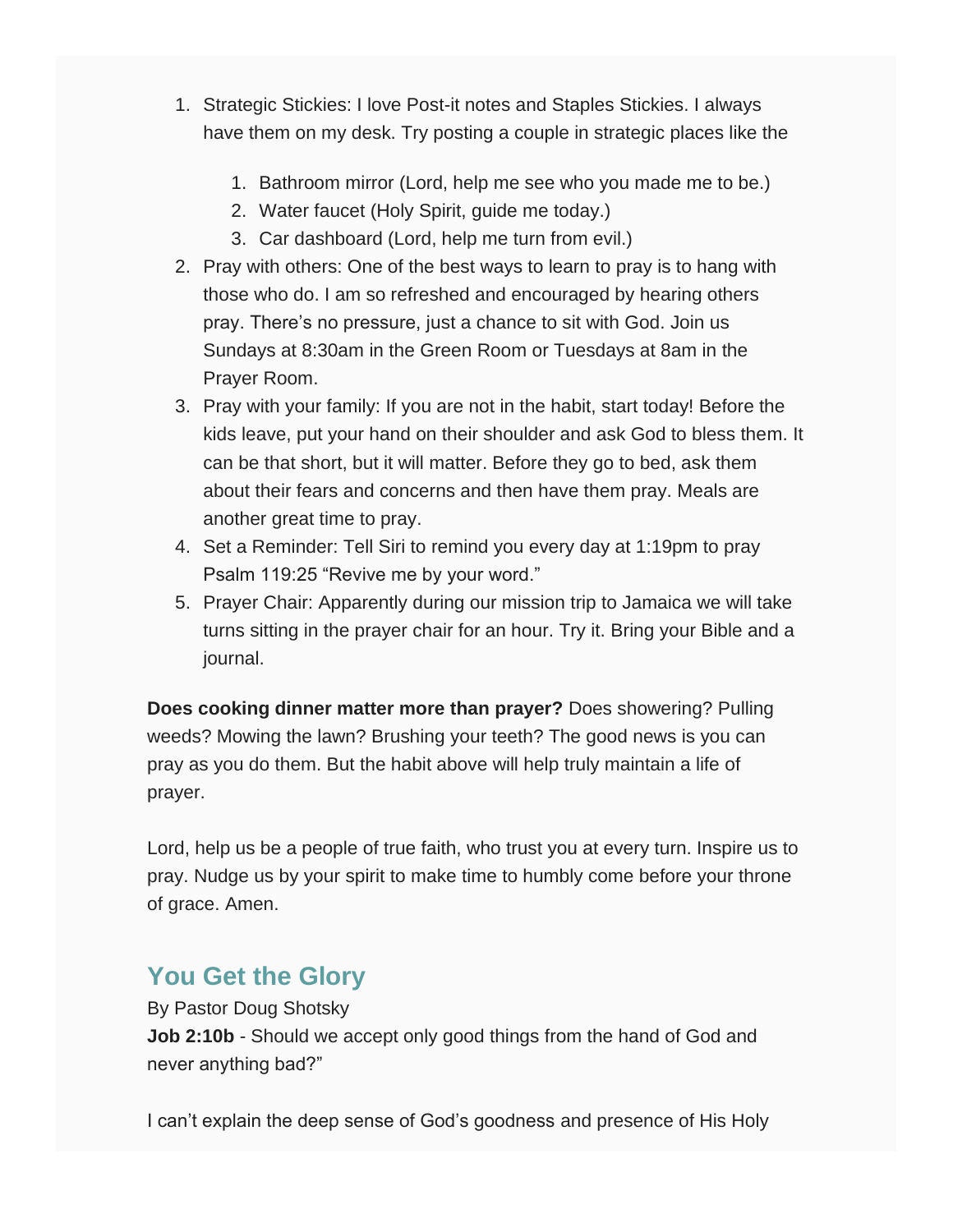Spirit over this past week since the death of one of my best friends. But, that's why I know that I know that I know that God is God, God is good, and no one could ever convince me otherwise.

As I got the chance to spend some time with my friend's 32 year-old widow last Thursday, she wanted to share this scripture from Job that her husband has had on the refrigerator. When we think of the most difficult trials we could go through, or circumstances that there's no way we could prepare ourselves for, could we, as Job did, respond like this to those who would encourage us to question God's goodness?

Not that I didn't believe that we could, but after this past week, watching my friend's wife challenge everyone else's faith by her complete trust in God's goodness in the midst of her husband's untimely and tragic death, I can more confidently say, "Yes, we can." Through the power of the Holy Spirit that lives in us, and the strength that is provided through the prayers of the saints that uplifts us, I have seen it with my own eyes. I have felt it in my bones. I have been empowered and encouraged in my spirit.

I am thankful for the good things that we receive from the hand of the Lord; for most of us they are many. But, whatever it takes and whatever God's plan may be, my prayer for all of us is that no matter what we have to go through in this life, good or bad, may it be so as long as He gets the glory.

### **Youth Ministry Summer 2022 Schedule**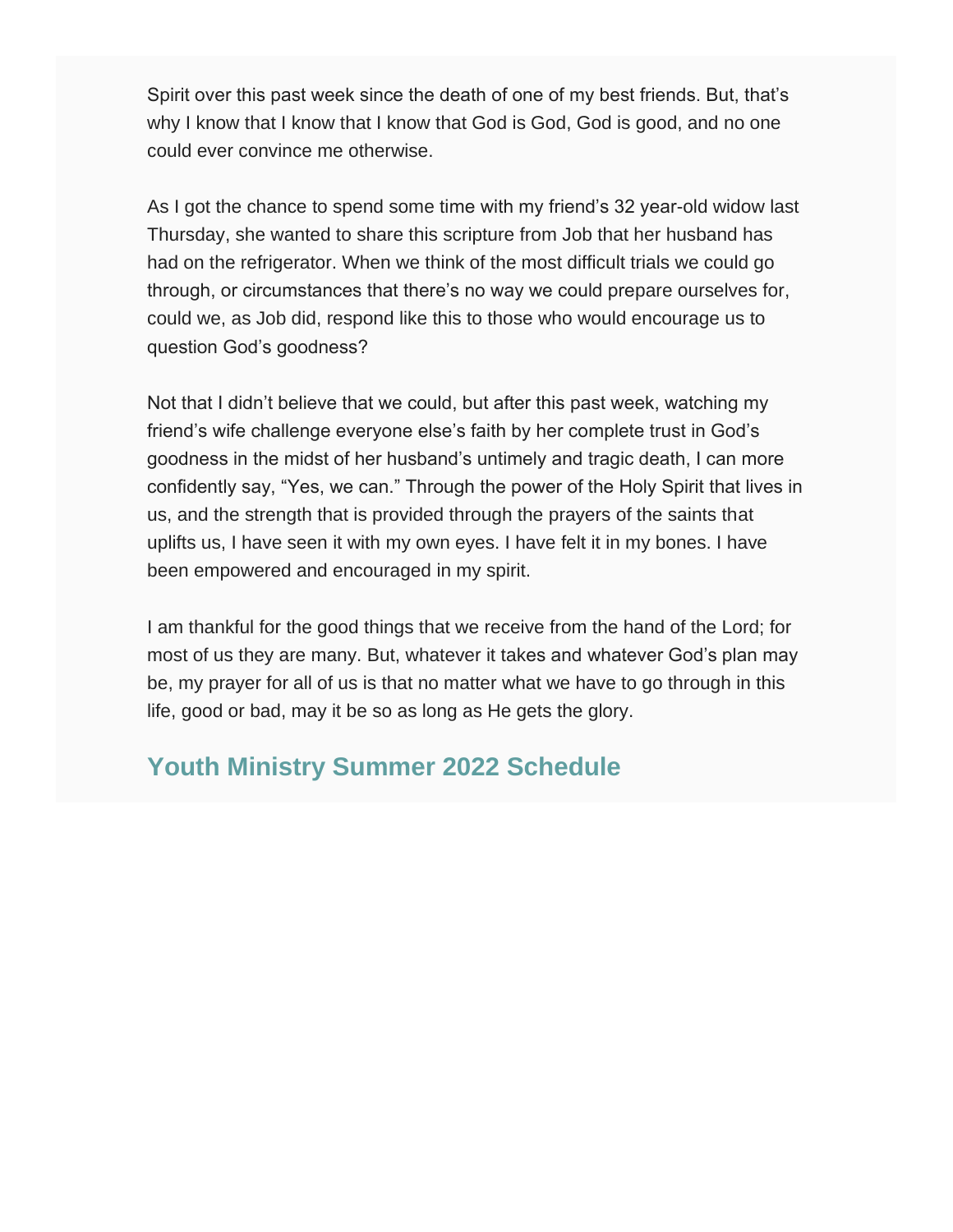|                                                                                                                                                                                                                                   | YOUTH MINISTRY SUMMER 2022                                                            |                 |                                    |                                                                                                                     |                 |            |
|-----------------------------------------------------------------------------------------------------------------------------------------------------------------------------------------------------------------------------------|---------------------------------------------------------------------------------------|-----------------|------------------------------------|---------------------------------------------------------------------------------------------------------------------|-----------------|------------|
| When                                                                                                                                                                                                                              | What                                                                                  | <b>Time</b>     | Who                                | Where                                                                                                               | <b>Med Form</b> | Cost       |
|                                                                                                                                                                                                                                   | June 5 Bonfire                                                                        | 6:30-8pm        | <b>Middle School</b>               | Church Hill                                                                                                         | No              |            |
|                                                                                                                                                                                                                                   | June 11-18 Jamaica Mission Trip                                                       |                 | <b>High School</b>                 | <b>CCCD Knockpatrick, Jamaica</b>                                                                                   | Yes             |            |
|                                                                                                                                                                                                                                   | June 20-24 Vacation Bible School                                                      | <b>Every AM</b> | Everyone                           | Church                                                                                                              | Yes             | ÷          |
|                                                                                                                                                                                                                                   | June 20 Bible Study                                                                   | $6-7$ pm        | <b>Middle School</b>               | <b>Youth Room</b>                                                                                                   | <b>No</b>       |            |
|                                                                                                                                                                                                                                   | June 20 Bible Study                                                                   | $7-8pm$         | <b>High School/Young Adult</b>     | <b>Youth Room</b>                                                                                                   | <b>No</b>       | ш,         |
|                                                                                                                                                                                                                                   | June 20 Alto Fair Band Practice                                                       | 8-9pm           | <b>Youth Praise Band</b>           | <b>Sanctuary</b>                                                                                                    |                 |            |
|                                                                                                                                                                                                                                   | June 22 VBS Family Night                                                              | $5-7$ pm        | Everyone                           | Church Hill                                                                                                         | No              |            |
|                                                                                                                                                                                                                                   | June 27 Bible Study                                                                   | $6-7$ pm        | <b>Middle School</b>               | <b>Youth Room</b>                                                                                                   | <b>No</b>       |            |
|                                                                                                                                                                                                                                   | June 27 Bible Study                                                                   | $7-8pm$         | <b>High School/Young Adult</b>     | <b>Youth Room</b>                                                                                                   | <b>No</b>       |            |
|                                                                                                                                                                                                                                   | June 27 Alto Fair Band Practice                                                       | 8-9pm           | <b>Youth Praise Band</b>           | <b>Sanctuary</b>                                                                                                    |                 |            |
|                                                                                                                                                                                                                                   | June 29 Color Wars                                                                    | $7:30-9$ pm     | <b>High School</b>                 | <b>Church Hill</b>                                                                                                  | <b>No</b>       |            |
| July 1                                                                                                                                                                                                                            | Class of 2026 Canoe Trip                                                              | 8am-2pm         | Class of 2026                      | Canoeing down the Wisconsin River                                                                                   | Yes             |            |
| July 6-9 Lifest                                                                                                                                                                                                                   |                                                                                       |                 | Middle & High School               | Sunnyview Expo Center, Oshkosh                                                                                      | Yes             | <b>TBD</b> |
|                                                                                                                                                                                                                                   | July 15 Waterpark                                                                     | <b>TBD</b>      | Middle & High School               | <b>Wisconsin Dells</b>                                                                                              | Yes             | <b>TBD</b> |
|                                                                                                                                                                                                                                   | July 17 Summer Celebration                                                            | $5-7$ pm        | Everyone                           | <b>McCune Park</b>                                                                                                  | No              |            |
|                                                                                                                                                                                                                                   | July 18 Bible Study                                                                   | 6-7pm           | <b>Middle School</b>               | <b>Youth Room</b>                                                                                                   | <b>No</b>       |            |
|                                                                                                                                                                                                                                   | July 18 Bible Study                                                                   | $7-8$ pm        | <b>High School/Young Adult</b>     | <b>Youth Room</b>                                                                                                   | <b>No</b>       |            |
|                                                                                                                                                                                                                                   | July 18 Alto Fair Band Practice                                                       | 8-9pm           | <b>Youth Praise Band</b>           | <b>Sanctuary</b>                                                                                                    |                 |            |
|                                                                                                                                                                                                                                   | July 20 Bonfire                                                                       | $7:30-9$ pm     | <b>High School</b>                 | <b>Church Hill</b>                                                                                                  | <b>No</b>       |            |
|                                                                                                                                                                                                                                   | July 22 Waterpark Rain Date                                                           | <b>TBD</b>      | Middle & High School               | <b>Wisconsin Dells</b>                                                                                              | Yes             | <b>TBD</b> |
|                                                                                                                                                                                                                                   | July 24 Bonfire                                                                       | 6:30-8pm        | <b>Middle School</b>               | <b>Church Hill</b>                                                                                                  | <b>No</b>       |            |
|                                                                                                                                                                                                                                   | July 25 Bible Study                                                                   | $6 - 7$ pm      | <b>Middle School</b>               | <b>Youth Room</b>                                                                                                   | <b>No</b>       |            |
|                                                                                                                                                                                                                                   | July 25 Bible Study                                                                   | $7-8pm$         | <b>High School/Young Adult</b>     | <b>Youth Room</b>                                                                                                   | <b>No</b>       |            |
|                                                                                                                                                                                                                                   | July 25 Alto Fair Band Practice                                                       | 8-9pm           | <b>Youth Praise Band</b>           | <b>Sanctuary</b>                                                                                                    |                 |            |
|                                                                                                                                                                                                                                   | August 6 Young Adult Canoe Trip                                                       | <b>TBD</b>      | Young Adults (18-25)               | <b>Wisconsin River</b>                                                                                              | <b>No</b>       |            |
|                                                                                                                                                                                                                                   | <b>August 7 Alto Fair Band Practice</b>                                               | $6-8$ pm        | <b>Youth Praise Band</b>           | <b>Sanctuary</b>                                                                                                    |                 |            |
|                                                                                                                                                                                                                                   | <b>August 9 Feeding Carnival Workers</b>                                              |                 | 4:30-6:30pm Middle School          | Fairgrounds                                                                                                         | No              |            |
|                                                                                                                                                                                                                                   | August 10-11 Alto Fair Fundraisers                                                    | Sign ups        | Middle & High School               | Fairgrounds                                                                                                         | <b>No</b>       |            |
|                                                                                                                                                                                                                                   | August 10-11 Outdoor Worship/Picnic                                                   | 10am-1pm        | Everyone                           | Church Hill                                                                                                         | No              |            |
|                                                                                                                                                                                                                                   | August 15 Bible Study                                                                 | 6-7pm           | <b>Middle School</b>               | <b>Youth Room</b>                                                                                                   | <b>No</b>       |            |
|                                                                                                                                                                                                                                   | August 15 Bible Study                                                                 | $7-8pm$         | <b>High School/Young Adult</b>     | <b>Youth Room</b>                                                                                                   | <b>No</b>       |            |
|                                                                                                                                                                                                                                   | August 15-18 Bag Lunch Giveaway                                                       | 10am-1pm        | Everyone/Volunteers                | Community Table, Waupun                                                                                             | No              |            |
|                                                                                                                                                                                                                                   | <b>August 17 Pool Party</b>                                                           | <b>TBD</b>      | <b>High School</b>                 | <b>TBD</b>                                                                                                          | <b>No</b>       |            |
|                                                                                                                                                                                                                                   | August 21   Pool Party                                                                | TBD             | <b>Middle School</b>               | TBD                                                                                                                 | <b>No</b>       |            |
|                                                                                                                                                                                                                                   | August 22 Bible Study                                                                 | $6-7$ pm        | <b>Middle School</b>               | <b>Youth Room</b>                                                                                                   | <b>No</b>       |            |
|                                                                                                                                                                                                                                   | August 22 Bible Study                                                                 | $7-8pm$         | High School/Young Adult Youth Room |                                                                                                                     | <b>No</b>       | ä,         |
|                                                                                                                                                                                                                                   |                                                                                       |                 |                                    |                                                                                                                     |                 |            |
| All dates/events are subject to change. If your email/phone number is not updated in the church database, please<br>contact Megan @ office@altoreformedchurch.org to do so. All email and text updates come through the database. |                                                                                       |                 |                                    |                                                                                                                     |                 |            |
| Class of 2026 is invited to ALL middle and high school events during the summer.                                                                                                                                                  |                                                                                       |                 |                                    |                                                                                                                     |                 |            |
|                                                                                                                                                                                                                                   | Class of 2022 is invited to ALL high school and young adult events during the summer. |                 |                                    |                                                                                                                     |                 |            |
|                                                                                                                                                                                                                                   |                                                                                       |                 |                                    | In the event of a tornado watch or warning for Fond du Lac County, all church activities are automatically canceled |                 |            |
|                                                                                                                                                                                                                                   | Call or Text Jessa with any questions @ 920-979-1853                                  |                 |                                    |                                                                                                                     |                 |            |
|                                                                                                                                                                                                                                   | High School Kickoff will be September 7th                                             |                 |                                    |                                                                                                                     |                 |            |
|                                                                                                                                                                                                                                   | Middle School Color Wars Kickoff will be September 11th                               |                 |                                    |                                                                                                                     |                 |            |

### **Summer JAM Schedule**

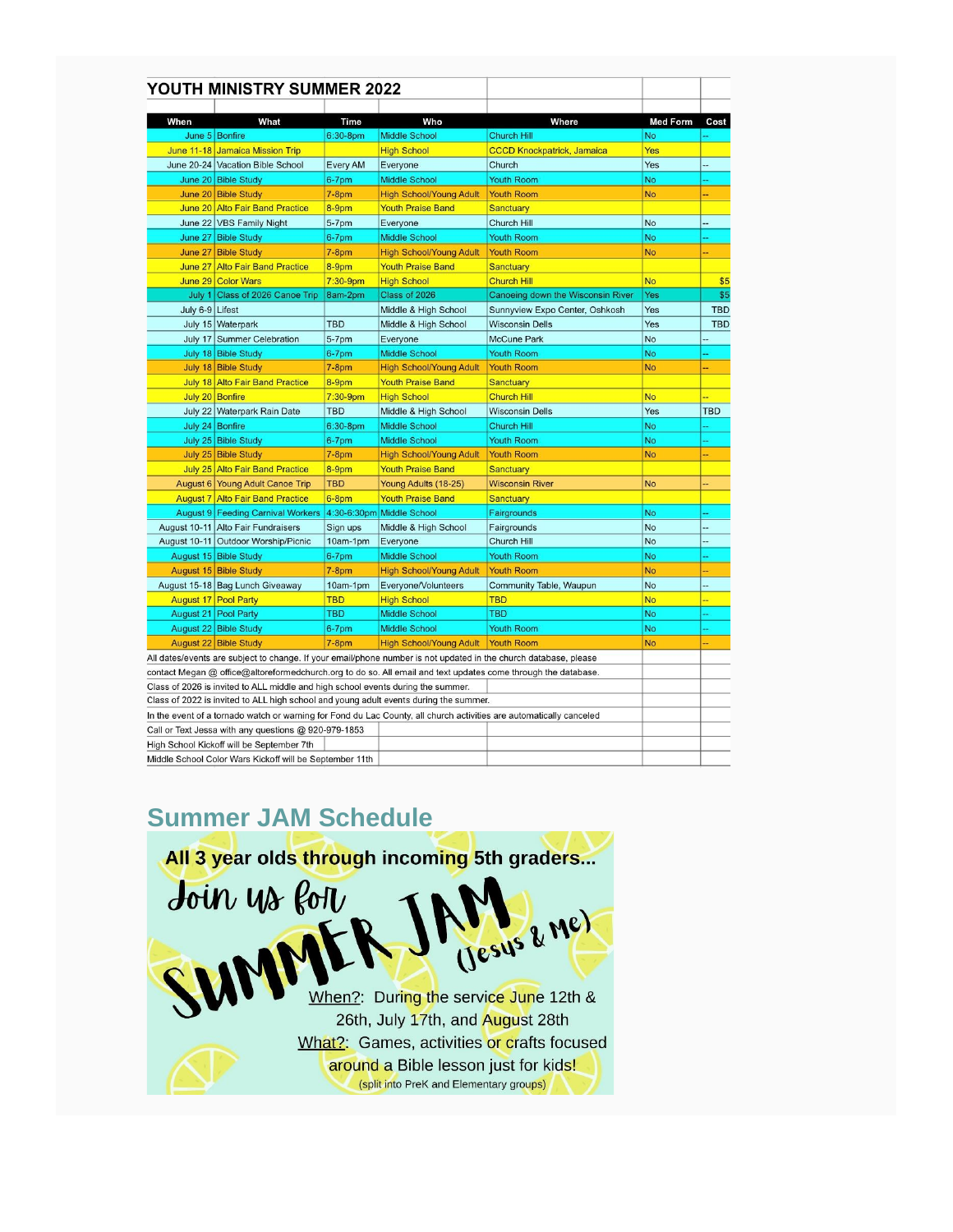## **MESSAGES**

Thank you to everyone who prayed for Harvey during his stay at Hillside Manor and after his passing. Thank you to Pastor Kevin for doing the funeral service. -Elaine Daane

Dear Ties to Home, Thanks for remembering Dan and I at Easter  $\odot$  It was very thoughtful of you. -Claire and Dan Smedema

Dear Ties To Home, Thank you so much for the gift card! I really appreciate it! -Meghan Flier

## **EVENTS**